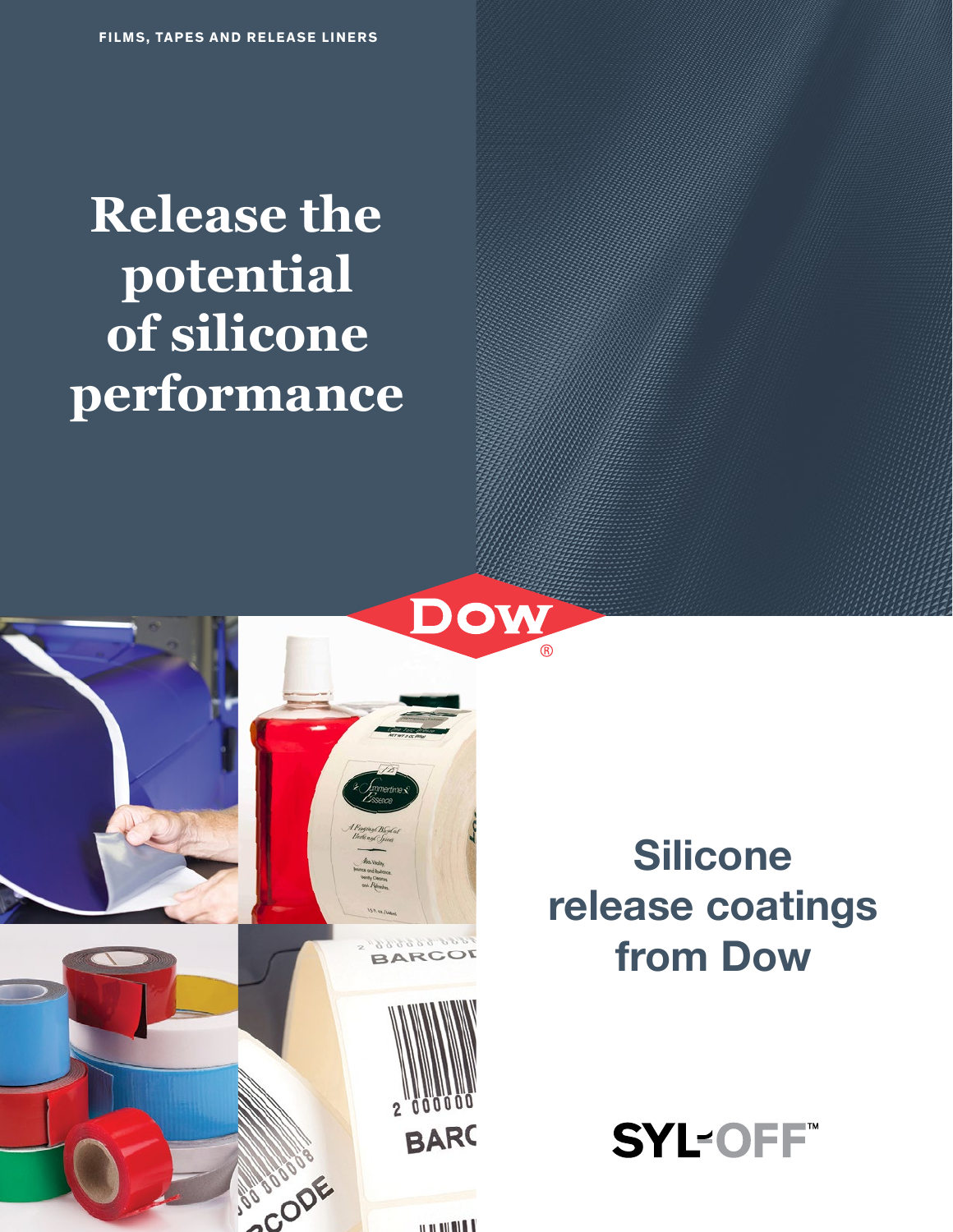

# **Meeting the needs of the global release coatings market**

As a global leader in silicone chemistry, Dow innovation has always helped the industry develop the next standard. We've been exploring the potential of silicones since 1943. With our extensive global reach, we have the resources to deliver the broadest range of silicone offerings and solutions, along with the knowledge, technical support and service for all your release coating challenges, competitively priced and reliably supplied.

#### **Solutions with silicones**

From food and healthcare to graphic arts and labels, SYL-OFF™ brand silicone release coatings from Dow provide a range of technologies to deliver the right solution for any application.

This brochure will help you discover the many ways Dow can help you overcome your release coating challenges. We are with you throughout every step of your process—from choosing the right silicone release coating formulation and selecting the right equipment and coating technique for your substrate, to achieving success in your end-use applications. Dow will help you release the potential of silicone performance.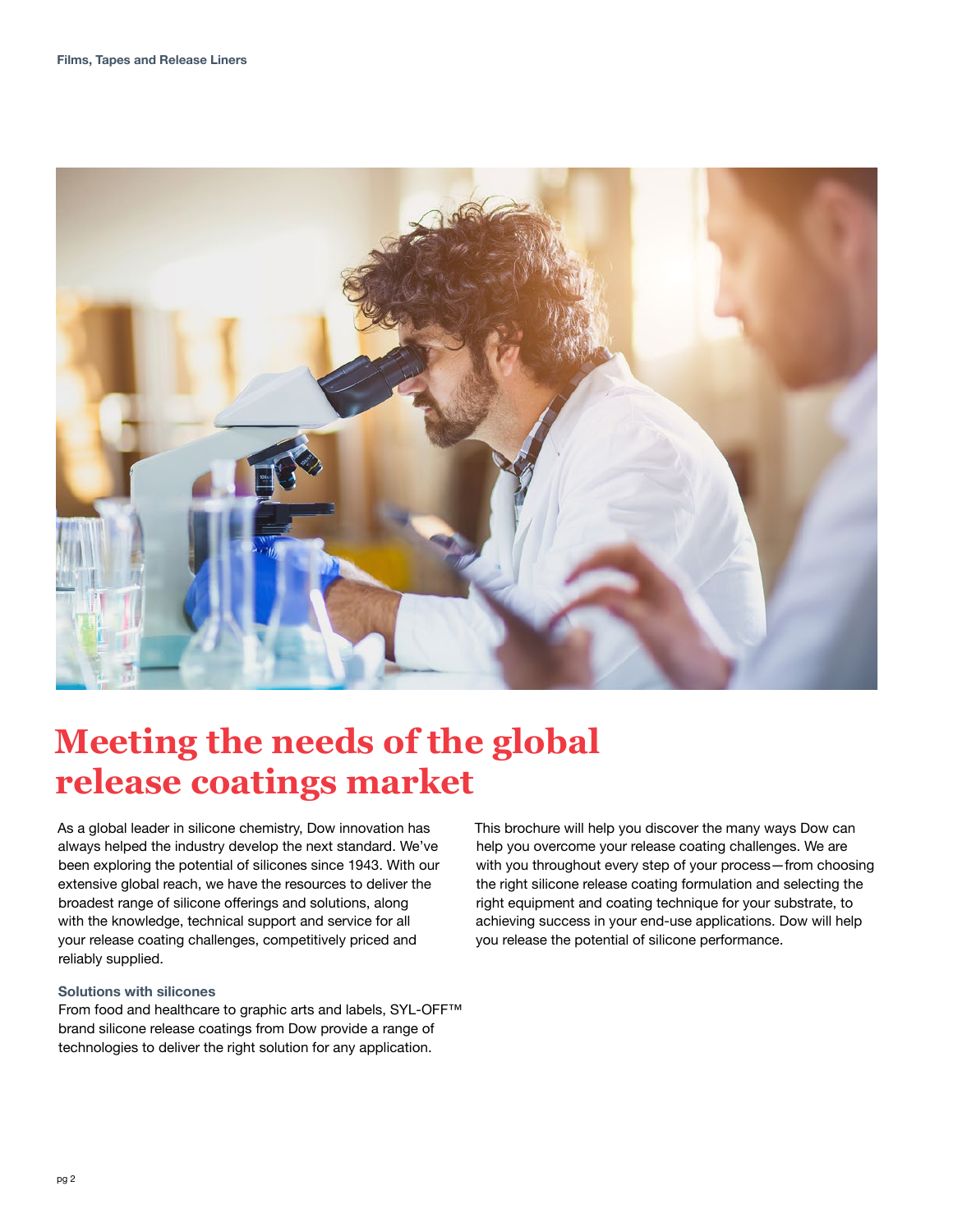

### **Silicone release coatings: from application to end use**

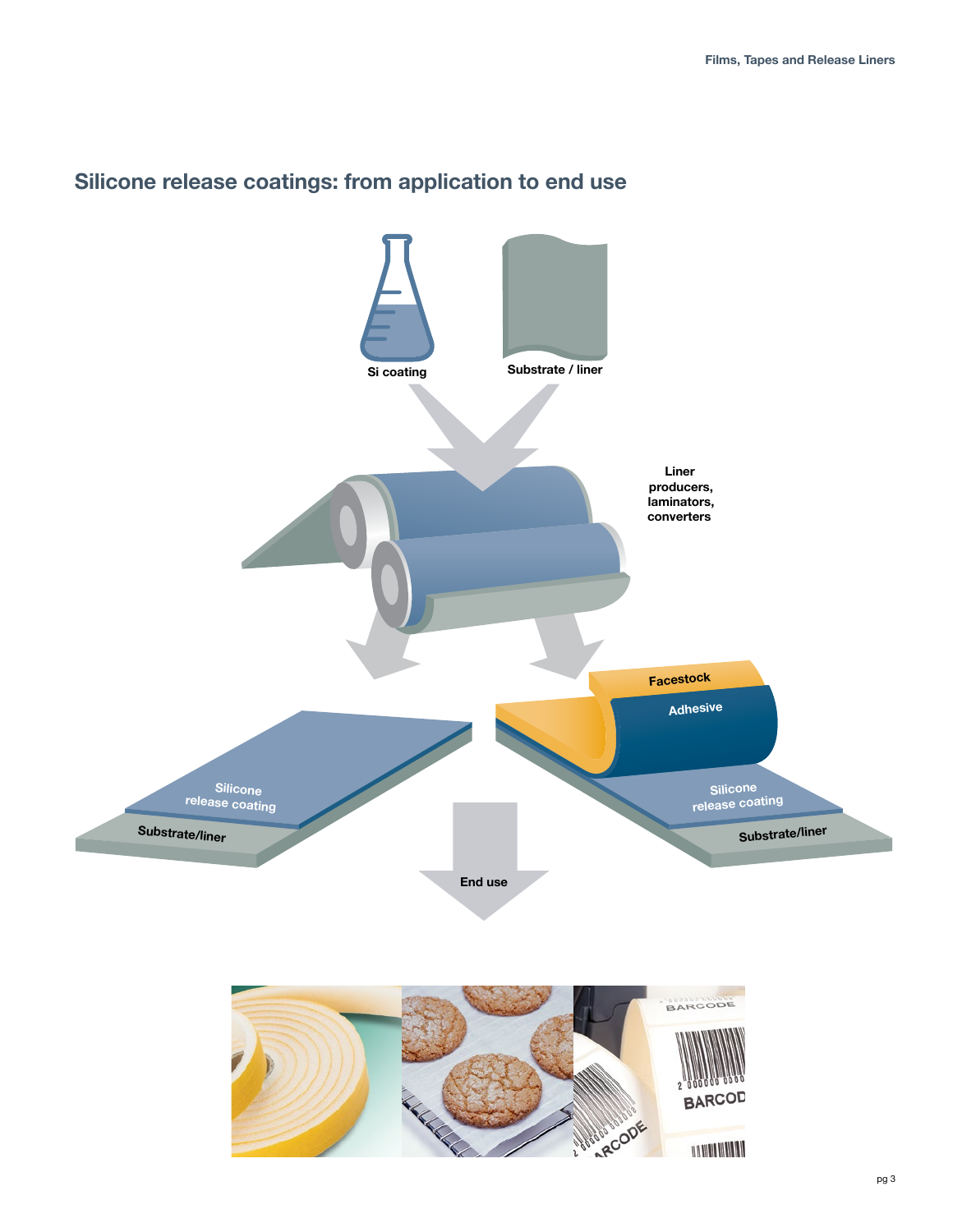### **Release coating delivery systems for different equipment and substrates**

SYL-OFF™ silicone release coatings from Dow are applied at extremely low coating weights onto a wide range of substrate surfaces using many different coating techniques. The choice of coating technique is strongly influenced by the type of delivery system for the silicone release coating (solventless, solvent-based or emulsion). Optimal coating of the substrate requires the right coating process. Table 1, below, lists the SYL-OFF<sup>™</sup> release coating delivery

systems and notes the preferred processing equipment to achieve optimal coating.

#### **Substrate compatibility**

SYL-OFF<sup>™</sup> silicone release coatings are well suited for a variety of substrates. Table 2, below, lists the SYL-OFF<sup>™</sup> release coating families within each delivery system and notes their compatibility with a variety of substrate surfaces.

#### **Table 1: Preferred Processing Techniques**

| SYL-OFF™ brand Release<br>Coating<br><b>Delivery System</b> | <b>Metered Coating</b><br>(Meyer bar/rod coaters, direct<br>gravure, air knife, squeeze roll,<br>reverse roll, slot die extrusion) | <b>Transfer Coating</b><br>(3-roll differential offset gravure,<br>5- and 6-roll multi-roll coat) | <b>Size Press</b><br>(standard size press as well as film-press<br>or metered size-press) |
|-------------------------------------------------------------|------------------------------------------------------------------------------------------------------------------------------------|---------------------------------------------------------------------------------------------------|-------------------------------------------------------------------------------------------|
| Solventless                                                 | Secondary                                                                                                                          | Primary                                                                                           | Not recommended                                                                           |
| Solvent-based                                               | Primary                                                                                                                            | Not recommended                                                                                   | Not recommended                                                                           |
| Emulsion                                                    | Primary                                                                                                                            | Secondary                                                                                         | Primary                                                                                   |

Primary = Preferred coating technique for application

Secondary = May be used, but not ideal

Contact your Dow representative for the coating formulation most suitable for your specific application.

#### **Table 2: Substrate Compatibility**

|                                                | <b>Coated Papers</b>                       |              | <b>Uncoated Papers</b>    |                                     |          |                                   |                                          |                                          |                    |
|------------------------------------------------|--------------------------------------------|--------------|---------------------------|-------------------------------------|----------|-----------------------------------|------------------------------------------|------------------------------------------|--------------------|
| SYL-OFF™ brand<br>Release<br>Coating<br>Family | <b>Uncoated</b><br>Kraft<br>MG/MF,<br>etc. | <b>Board</b> | Parchment,<br>Greaseproof | Super-<br>Calendered<br>Kraft (SCK) | Glassine | <b>Clay-Coated</b><br>Kraft (CCK) | Poly-Coated<br>Kraft (PEK,<br>PPK, etc.) | <b>Plastic Films</b><br>(PET, OPP, etc.) | <b>Metal Foils</b> |
| Solventless<br>Platinum                        |                                            |              |                           | Æ                                   | Æ        | Æ                                 | Æ                                        | Æ                                        | Æ                  |
| Solventless<br><b>Rhodium</b>                  |                                            |              |                           | Æ                                   | Æ        | Æ                                 |                                          |                                          | Æ                  |
| Solvent-based<br>Platinum                      |                                            |              | Æ                         | Æ                                   | Æ        | Æ                                 | Æ                                        | Æ                                        | Æ                  |
| Solvent-based Tin                              |                                            |              |                           | Æ                                   | Æ        | Æ                                 | Æ                                        | Æ                                        | Æ                  |
| Emulsion                                       | Æ                                          | Æ            | Æ                         | Æ                                   | Æ        | Æ                                 |                                          | Æ                                        |                    |

 $AE$  = generally compatible with this group of substrates

 $\mathbf{A}$  = may be applied, but only on certain grades or within certain limitations

Contact your Dow representative for the coating formulation most suitable for your specific application.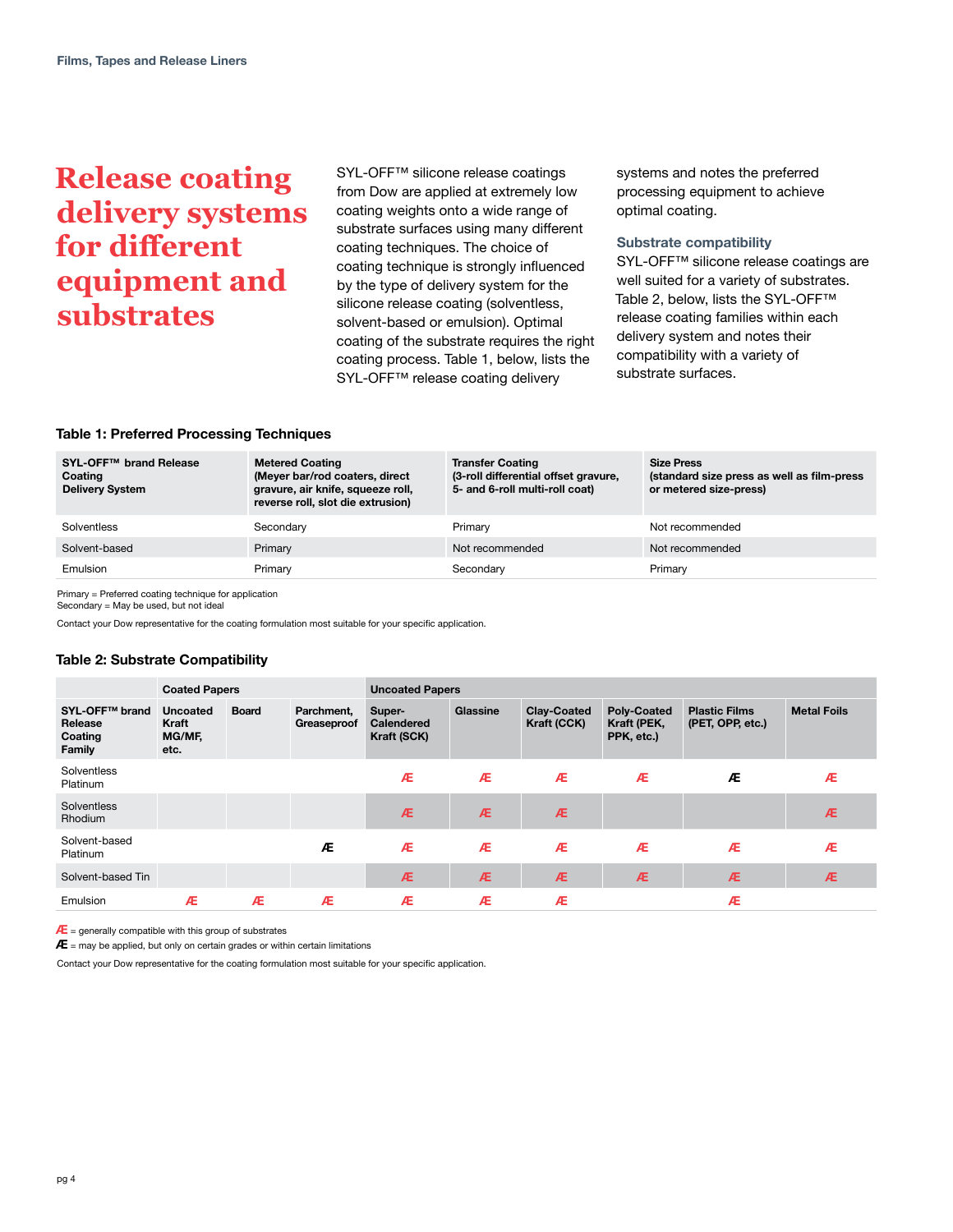

#### **Choose the right silicone release coating**

The choice of SYL-OFF™ silicone release coating for your specific application depends not only on the available coating equipment and the substrate being used, but also on the desired release characteristics for the end-use application. (See Tables 1 and 2 in this brochure for guidance on the suitability of release coating delivery systems for specific substrate surfaces, equipment and applications.)

The performance characteristics of a laminate made using a silicone release coating can be controlled or modified to some degree through formulation and processing of the silicone. One key performance characteristic is the release profile, which can be influenced by choice of silicone system as depicted in the graph to the right. Other factors to consider are raw materials being used, such as the adhesive and substrates (both base and face substrate, where applicable).

The graph shows how different silicone coatings affect the release force as the laminate is separated at different speeds.



**Release profiles of different silicones vs. Waterborne**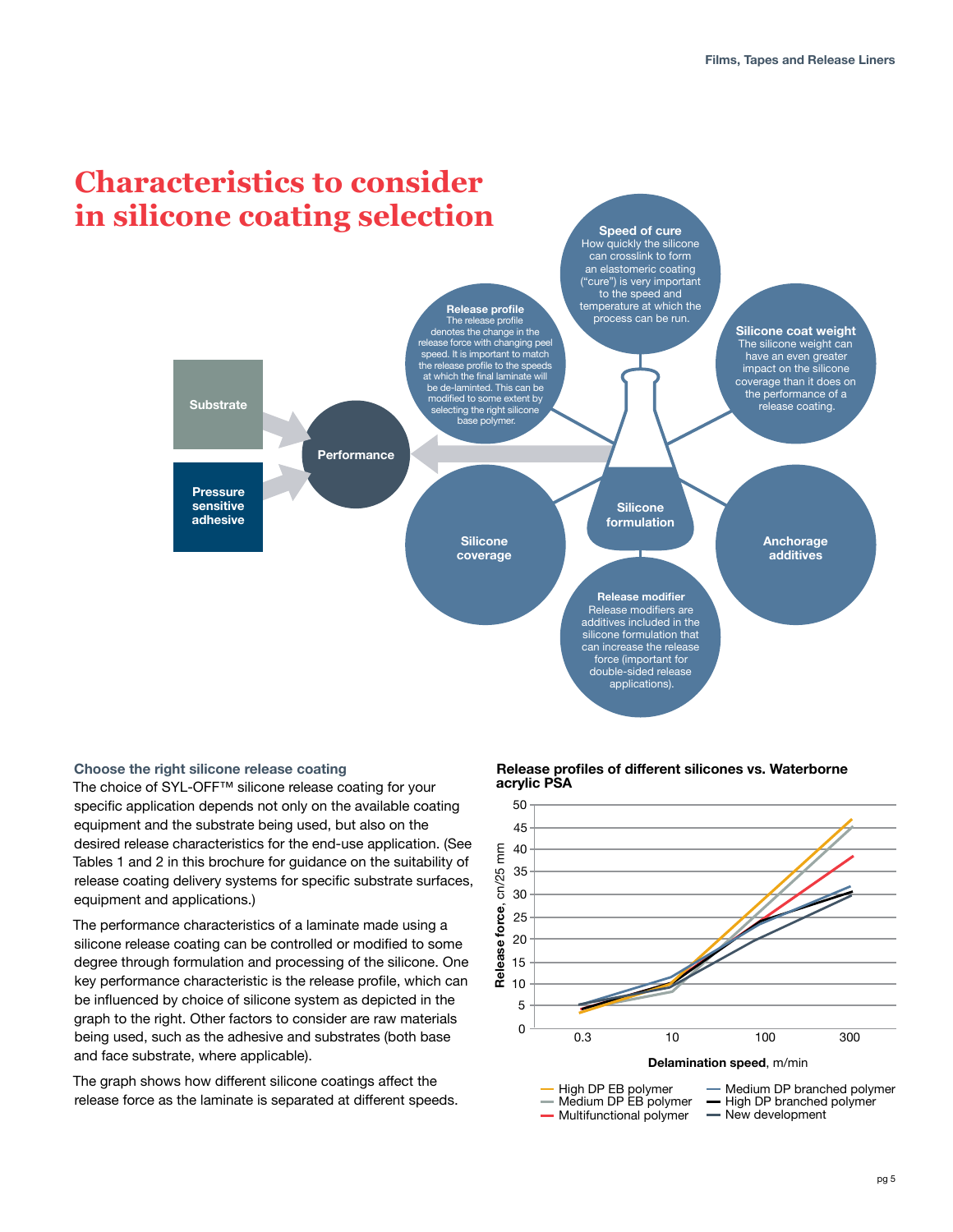

### **Overview of silicone delivery systems**

Each of the SYL-OFF™ silicone release coating delivery systems – solventless, solvent-based, and emulsion – offers particular benefits based on application needs. There are also different families of SYL-OFF™ silicone release coatings within each delivery system that provide distinctive advantages depending

on application, substrate or coating equipment. Table 3 compares the technologies.

**Solventless** – 100% solids blends of silicone polymers, typical viscosity of 200 – 800 cPs.

**Solvent-based** – dispersions of silicones in organic solvents. Initial viscosity of  $~140,000$  cPs may be reduced by adding more solvent.

**Emulsion** – dispersions of silicone oils in water. Typical viscosity ~40 cPs; usually further diluted in water to coat.

#### **Table 3: SYL-OFF™ brand silicone release coatings – Comparison of technologies**

|                                      | <b>Solventless</b>                                                                                                   |                                                                                                                  | Solvent-based                                                                                                                                                             |                                                                                                                                                                                                           | <b>Emulsion</b>                                                                                                                                                                                                                     |  |
|--------------------------------------|----------------------------------------------------------------------------------------------------------------------|------------------------------------------------------------------------------------------------------------------|---------------------------------------------------------------------------------------------------------------------------------------------------------------------------|-----------------------------------------------------------------------------------------------------------------------------------------------------------------------------------------------------------|-------------------------------------------------------------------------------------------------------------------------------------------------------------------------------------------------------------------------------------|--|
|                                      | <b>Platinum Catalyzed</b>                                                                                            | <b>Rhodium Catalyzed</b>                                                                                         | <b>Platinum Catalyzed</b>                                                                                                                                                 | <b>Tin Catalyzed</b>                                                                                                                                                                                      | <b>Platinum Catalyzed</b>                                                                                                                                                                                                           |  |
| <b>Substrates</b>                    | Least versatile but still suitable for highly<br>calendered papers, some coated papers and films.                    |                                                                                                                  | Generally applied to many different substrates,<br>good anchorage. Solvent choice may be adapted<br>to specific substrates.                                               | Usable on a broad range of<br>substrates.                                                                                                                                                                 |                                                                                                                                                                                                                                     |  |
| <b>Typical Application</b><br>Solids | 100% (may<br>be diluted in<br>solvent if needed)                                                                     | 100% (may<br>be diluted in<br>solvent if needed)                                                                 | Up to 12 wt %                                                                                                                                                             | Up to 6 wt %                                                                                                                                                                                              | 5 - 20 wt % (Can be extended<br>with thickeners)                                                                                                                                                                                    |  |
| <b>Typical Coat Weight</b>           | $1.0 - 2.0$ g/m <sup>2</sup>                                                                                         | $1.0 - 2.0$ g/m <sup>2</sup>                                                                                     | $0.5 - 1.3$ g/m <sup>2</sup>                                                                                                                                              | $0.5 - 1.3$ g/m <sup>2</sup>                                                                                                                                                                              | $0.5 - 1.1$ g/m <sup>2</sup>                                                                                                                                                                                                        |  |
| Cure – Typical Curing<br>Temperature | $80 - 180^{\circ}$ C                                                                                                 | 140 - 200°C                                                                                                      | $80 - 180^{\circ}$ C                                                                                                                                                      | $70 - 200^{\circ}$ C                                                                                                                                                                                      | $100 - 180^{\circ}$ C                                                                                                                                                                                                               |  |
| Cure Time/<br><b>Dwell Time</b>      | $2 - 10$ sec                                                                                                         | $2 - 10$ sec                                                                                                     | $5 - 10$ sec                                                                                                                                                              | $10 - 20$ sec                                                                                                                                                                                             | $5 - 20$ sec                                                                                                                                                                                                                        |  |
| <b>Typical Line Speed</b>            | 100 - 800 m/min                                                                                                      | 100 - 400 m/min                                                                                                  | $50 - 300$ m/min                                                                                                                                                          | $50 - 200$ m/min                                                                                                                                                                                          | 100 - 600 m/min                                                                                                                                                                                                                     |  |
| <b>Comments/Features</b>             | Widest product range<br>selection. May require<br>additives for good<br>anchorage performance<br>on filmic surfaces. | Specifically suitable<br>for release of most<br>aggressive adhesives.<br>Require higher<br>temperatures to cure. | Can be applied at very<br>low coat weight. Line<br>speed may be limited<br>by LEL requirements for<br>solvent. EHS concerns<br>and expensive solvent<br>recovery systems. | Can be applied at very<br>low coat weight. Line<br>speed limited by LEL<br>requirements. Very slow<br>cure speed, but suitable<br>for substrates where<br>platinum can't be used.<br>Very stable release. | Can be applied at low coat weight<br>on a wide range of substrates<br>(mainly<br>paper-based). Potential issues<br>for buckling/curling or cockling<br>on paper substrates. May be<br>combined with some non-silicone<br>materials. |  |

For more information or specific questions about Dow chemistries, please contact your Dow representative.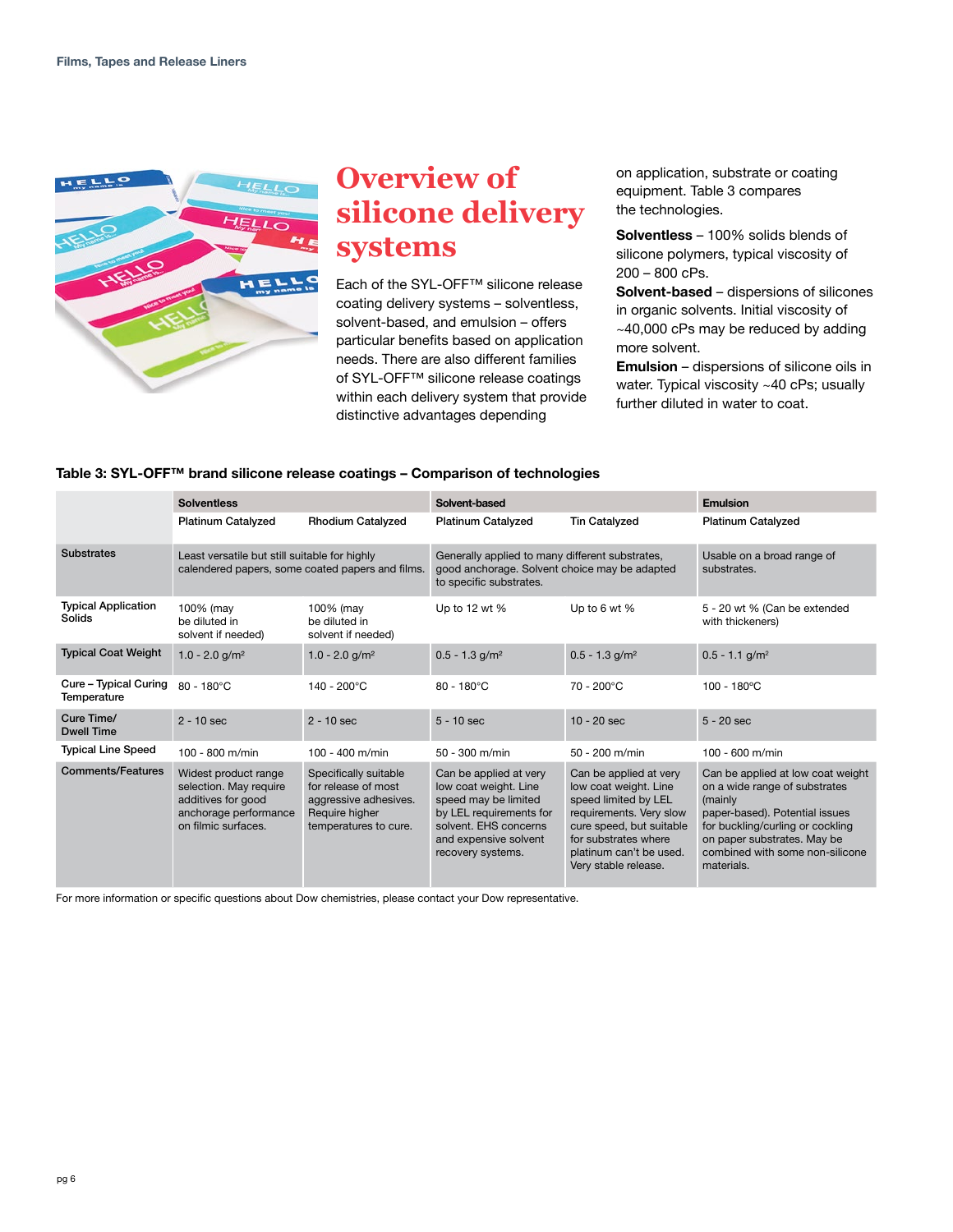## **Achieve the right silicone performance for your application**

**Performance modification of silicone**  Platinum solventless coatings for paper The following charts start with the basic formulation for the specific delivery system and substrate, then provide a range of SYL-OFF™ silicone release coating product options to customize performance based on your specific application needs.

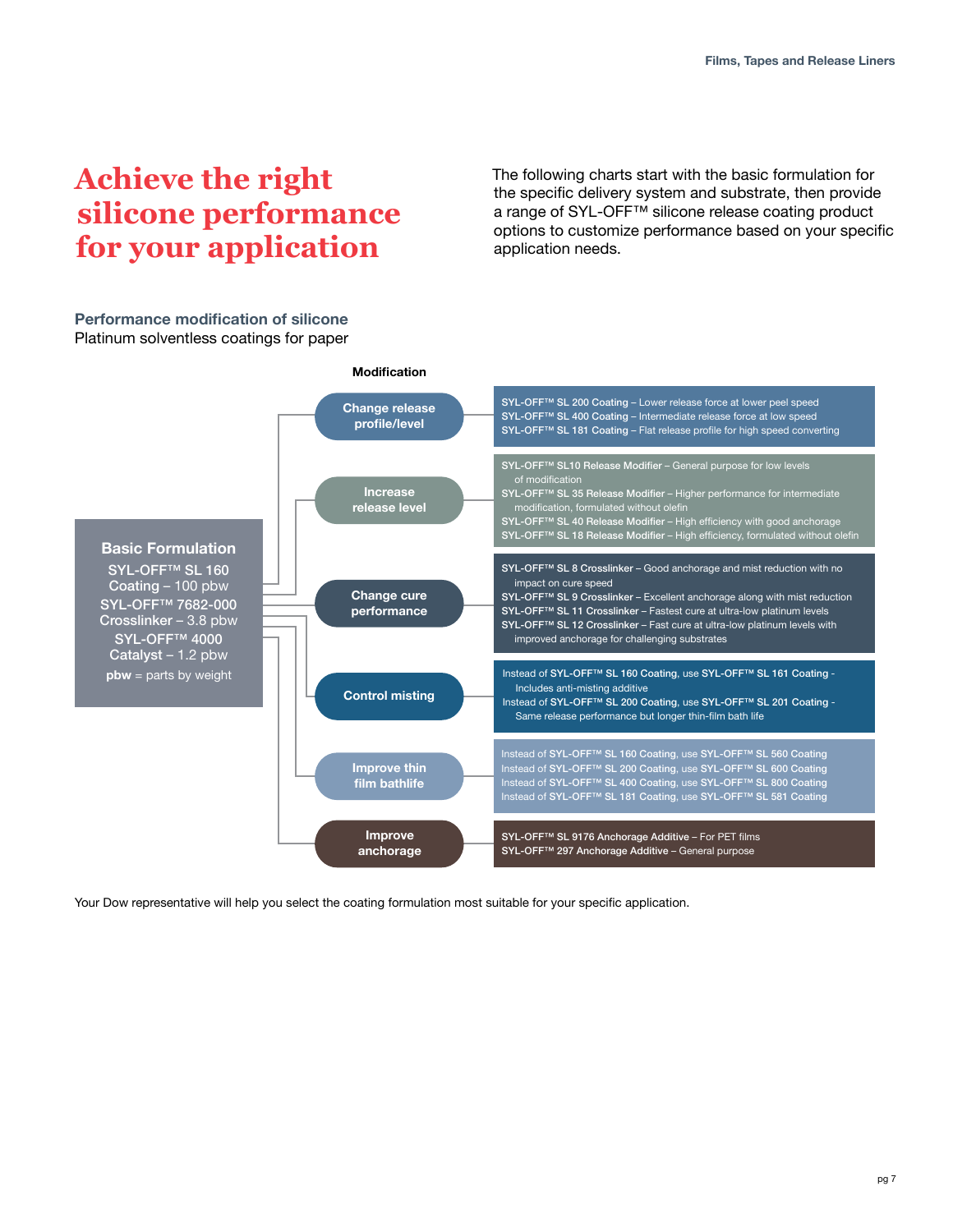#### **Modification of Silicone Performance**

Platinum Solventless Coatings for Films



#### **Modification of Silicone Performance**

Rhodium Solventless Coatings for Use with Challenging Adhesives

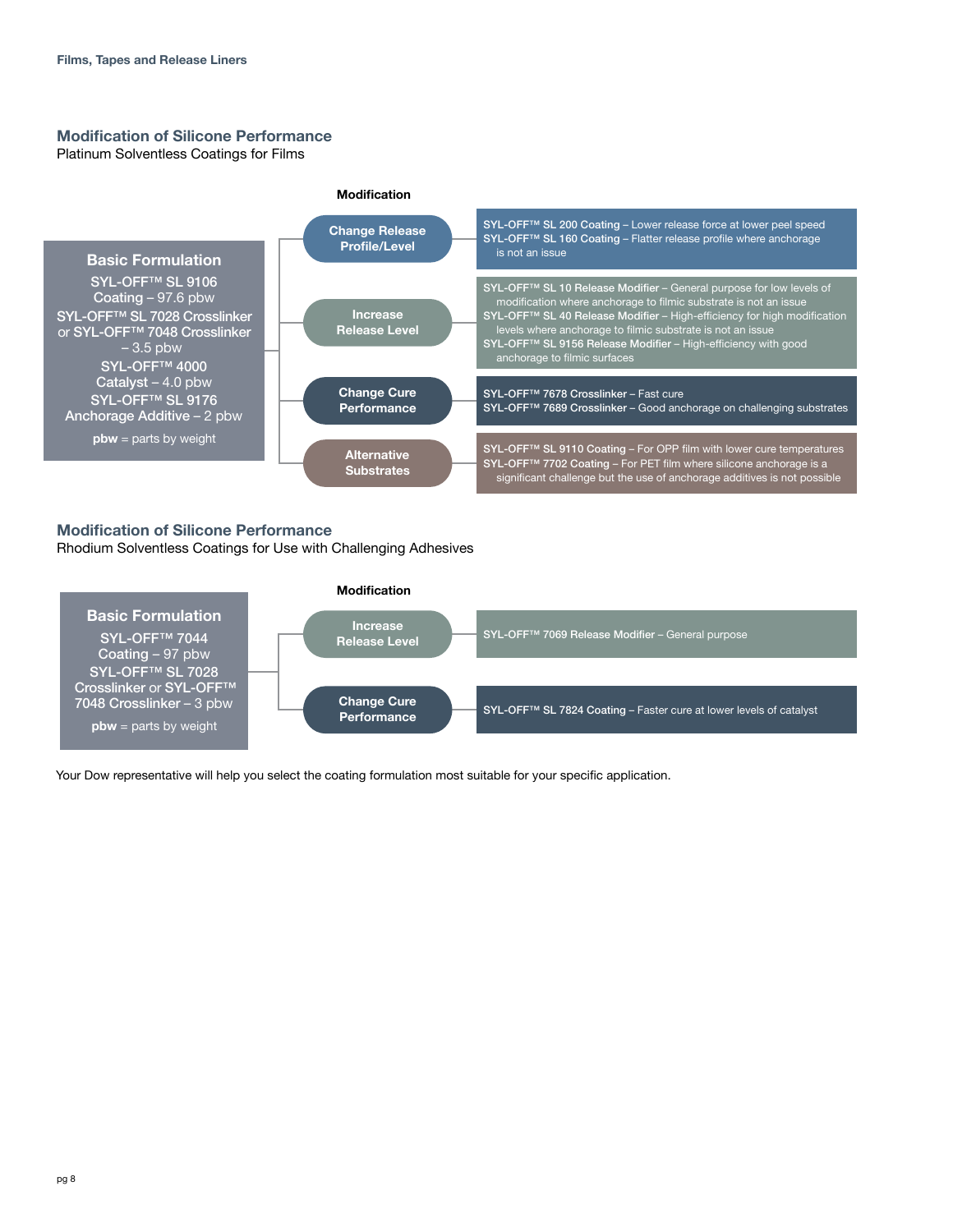#### **Modification of Silicone Performance**

Platinum Emulsion Coatings for Paper



#### **Modification of Silicone Performance** Platinum Emulsion Coatings for Films

#### **Modification** SYL-OFF™ EM 7935 Emulsion Coating – In-line film coating SYL-OFF™ EM 7945 Emulsion Coating – Off-line film coating with fast or lower temperature cure SYL-OFF<sup>™</sup> EM 7931 Release Modifier – High-efficiency for a full range of modification SYL-OFF™ EM 7989 Antifoam – Control the build-up of foam during processing of the emulsion formulation DOWSIL™ 67 Additive – Modification of the wetting behavior of the coating bath on the substrate surface CMC/HEC – Thickeners to modify the viscosity of the coating bath and wetting behavior **Change Cure Performance Change Release Profile/Level Increase Release Level Additive to Change Performance Basic Formulation** SYL-OFF<sup>™</sup> EM 7934 Emulsion Coating – 90 pbw SYL-OFF™ EM 7975 Catalyst Emulsion – 10 pbw Water – Dilute as needed **pbw** = parts by weight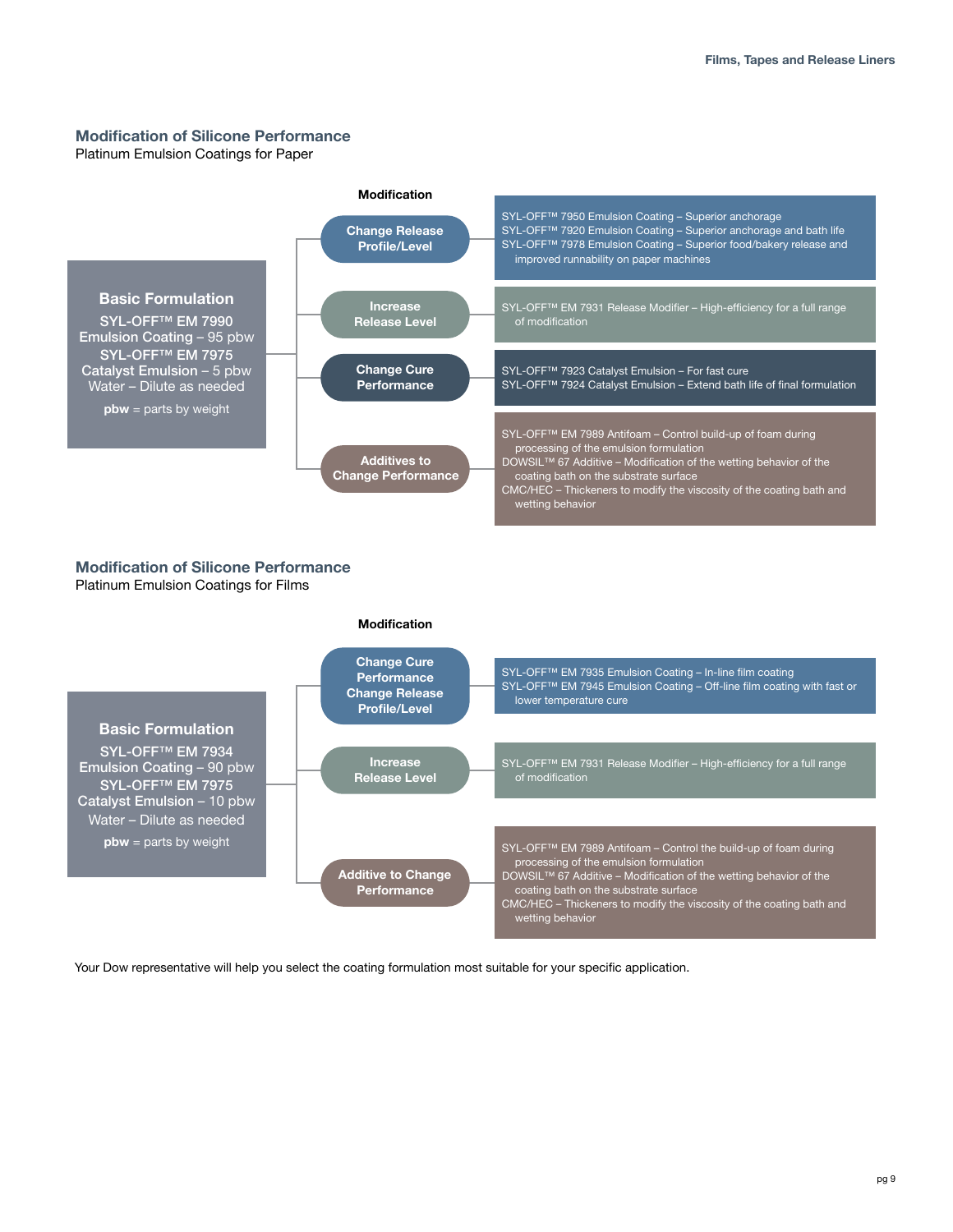#### **Modification of Silicone Performance**

Platinum Solvent-based Coatings for Paper and Films



#### **Modification of Silicone Performance**

Tin Solvent-based Coatings for Paper and Films



- \* Contact your local Dow representative for availability of this material in your area
- \*\* Certain organotin catalysts are less suitable for the European Union due to their REACH status. Please contact your Dow representative for information on the use of organotin catalysts in the EU.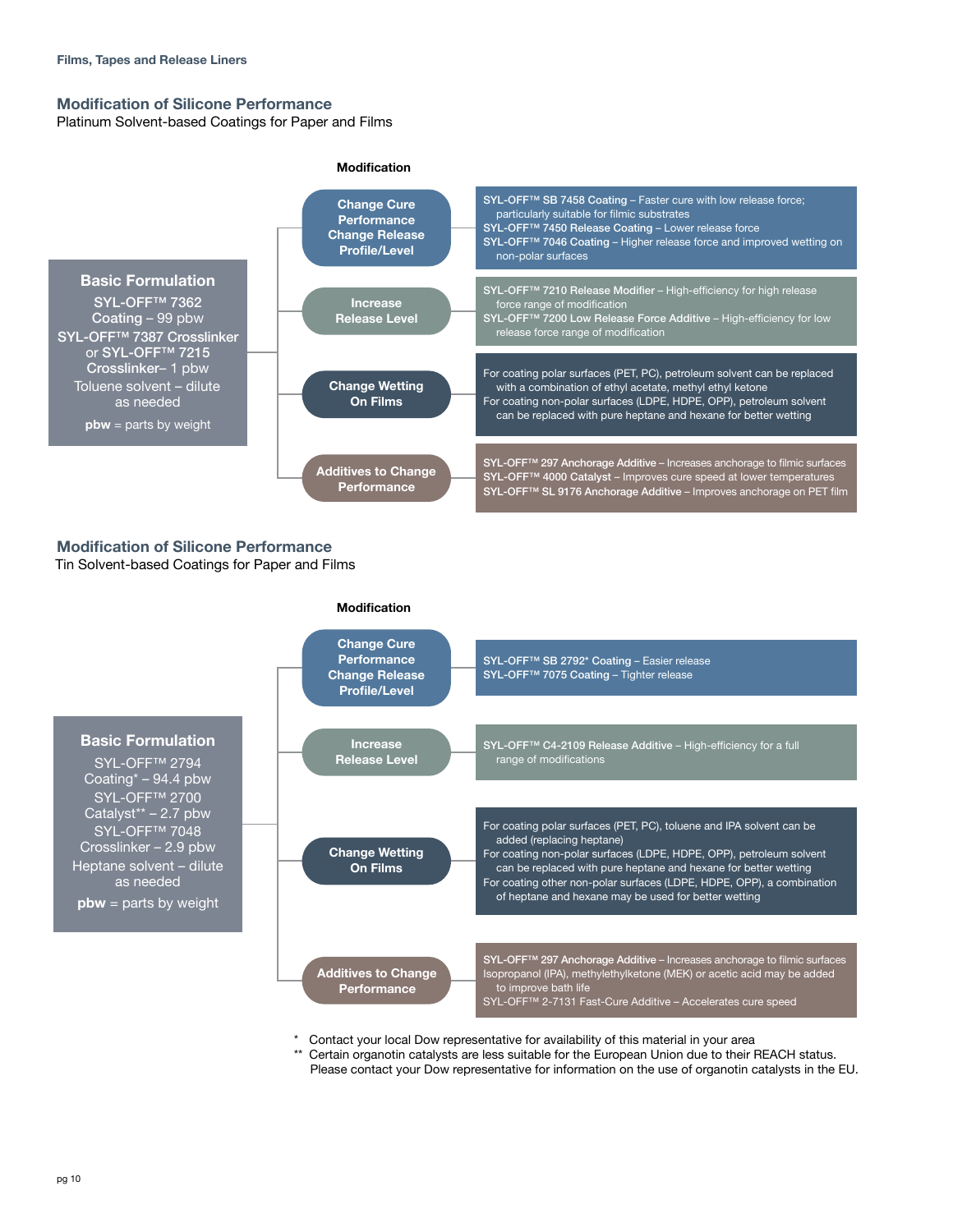# **Select the right delivery system**

SYL-OFF™ silicone release coatings from Dow are used in many different applications and require specific silicone delivery systems to achieve optimal results. The following table lists a variety of typical SYL-OFF™ silicone release coating applications and the recommended delivery systems for each application.





#### **Table 4: Applications and Delivery Systems**

| <b>Application</b>          | <b>Solventless</b>    |                      | Solvent-based         | <b>Emulsion</b>  |                       |
|-----------------------------|-----------------------|----------------------|-----------------------|------------------|-----------------------|
|                             | Platinum<br>Catalyzed | Rhodium<br>Catalyzed | Platinum<br>Catalyzed | Tin<br>Catalyzed | Platinum<br>Catalyzed |
| Labels                      | Æ                     |                      | Ä                     |                  | Ä                     |
| Tapes with Release Liner    | Æ                     | Æ                    | Ä                     | Ä                | Ä                     |
| <b>Graphic Arts</b>         | Æ                     |                      | Ä                     |                  |                       |
| <b>Composite Release</b>    | Æ                     | Æ                    | Ä                     | Ä                | Ä                     |
| <b>Hygiene Release</b>      | Æ                     |                      | Ä                     |                  | Ä                     |
| <b>Envelope Release</b>     | Æ                     |                      | Ä                     |                  | Ä                     |
| <b>Bakery Paper</b>         |                       |                      | Ä                     | Ä                | Ä                     |
| Roofing (Self-Adhesive)     | Æ                     | Æ                    | Ä                     | Ä                |                       |
| <b>Medical Tapes/Labels</b> | Æ                     | Æ                    | Ä                     | Ä                | Ä                     |

 $AE$  = this delivery system is recommended and typically used for this application

 $AE$  = this delivery system can be used, but may not achieve optimal results